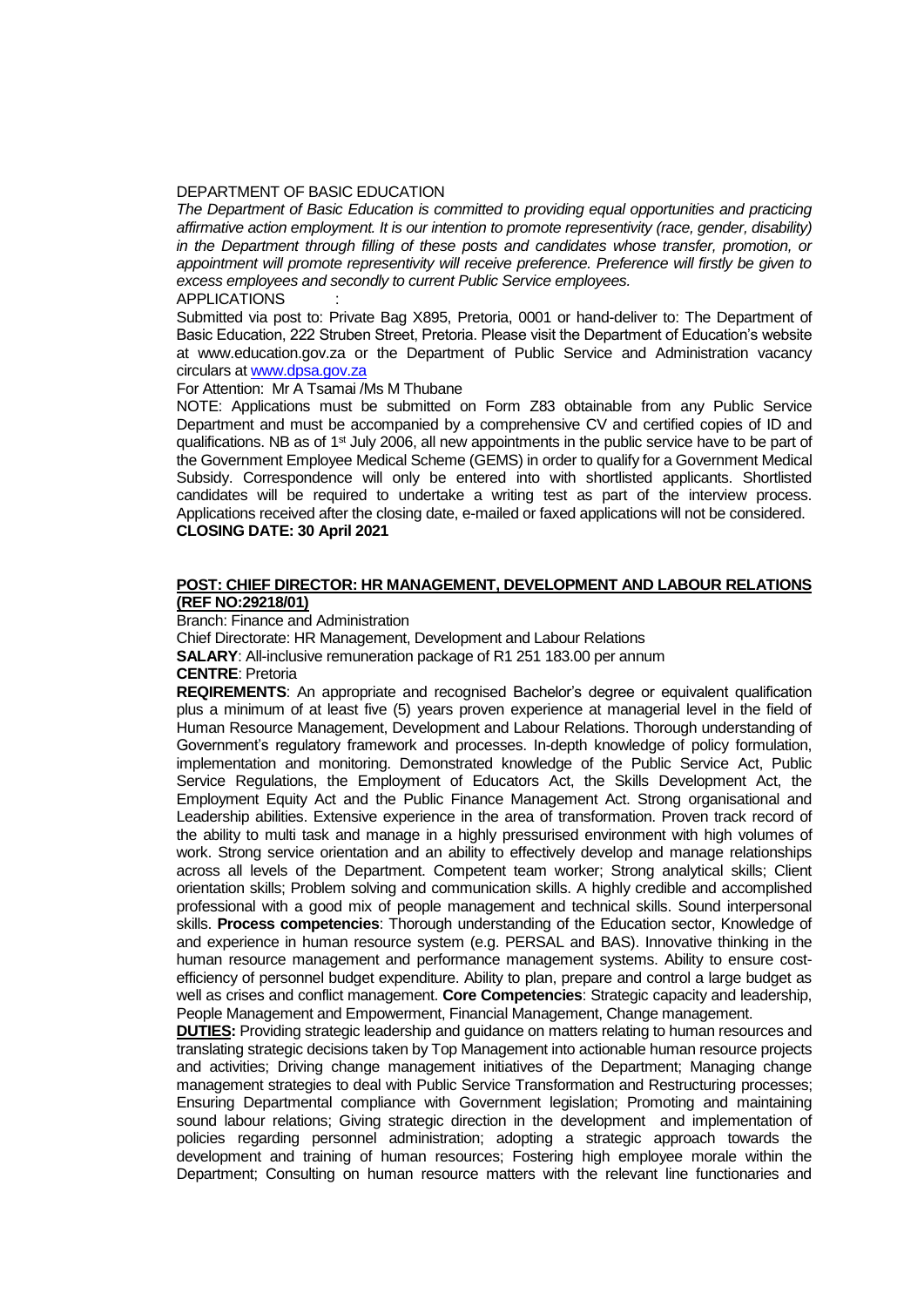stakeholders. Driving employee wellness including EAP and HIV programmes in the Department; Rendering support to Provincial Department of Education regarding policy, administrative and human resource matters.

**NOTE:** A Certificate for SMS pre-entry programme is required for all SMS appointments, the full details of the outlined requirements and course information can be sourced by following the link [https://www.thensg.gov.za/training-course/sms-pre-entry programme/.](https://www.thensg.gov.za/training-course/sms-pre-entry%20programme/) All shortlisted candidates for SMS posts will be subjected to a technical exercise that intends to test relevant technical element of the job, the logistics of which will be communicated by the department. Following the interview and the technical exercise, the selection panel will recommend candidates to attend a generic managerial competency assessment (in compliance with the DPSA Directive on the implementation of competency based assessments). The competency assessment will be testing generic managerial competencies using the mandated DPSA SMS competency assessment tools. The incumbent will have to sign an annual performance agreement as well as annually disclose his/her financial interests and be subjected to a security clearance.

### **CLOSING DATE: 30 April 2021**

**ENQUIRIES**: Mr A Tsamai Tel No: 012 357 3321/Ms M Thubane Tel No: (012) 357 3297

# **POST: Chief Education Specialist: Services Subjects (Tourism, Hospitality and Consumer Studies) (Ref: 29218/02)**

**Branch: Curriculum Policy, Support and Monitoring**

**Chief Directorate: Curriculum Implementation and Monitoring** 

**Directorate: Curriculum Implementation and Quality Improvement-FET**

**Salary**: R909 000 all inclusive package

# **Centre**: Pretoria

**REQUIREMENTS:** A recognize three-four year qualification, which includes professional teacher education and registered with SACE as professional Educator; Honours degree or higher qualification will be an added advantage; A nine (9) years experience in the educational field and five (5) years management experience in Services subjects focusing on supporting and supervising teachers in a province and/or districts; Extensive knowledge of and insight into education policies and legislation related to curriculum, in particular related to the Further Education and Training phase (Grades 10-12); Extensive knowledge of at least one of the Services subjects and relatively deep knowledge of the issues related to the two other subjects that make up the Services field of subjects; Research skills, strategic planning skills, excellent verbal and written communication skills and advanced computer literacy skills; The candidate should be a self-starter who can work independently as well as in a team and demonstrates an ability to apply reflective and innovative monitoring and evaluation principles whilst executing their duties; The position requires a proactive person with strong conceptual and strategic leadership skills, able to take initiative to support and address issues related to curriculum in the Services field; The incumbent must be able to take initiative with regards to challenges, be able to promote, plan and implement effective teaching and learning strategies to improve learning outcomes in Services subjects.

**DUTIES:** The successful candidate will be responsible for providing effective strategic leadership in Tourism, Consumer Studies and Hospitality Studies in the education system developing, implementing and maintaining curriculum policies related to the Services subjects in the FET phase; Monitoring, evaluating and appraising the implementation of curriculum and assessment; Innovating, monitoring, managing, supporting and evaluate existing policies, regulations and research projects related to Services Subjects; Liaising with provincial departments of education to render professional assistance in capacity building related to learning, teaching and assessment in Tourism, Consumer Studies and Hospitality; Conceptualise, design and manage projects for Tourism, Consumer Studies and Hospitality Studies to improve learning outcomes; Engaging with relevant role players and stakeholders and supporting the development of materials for Tourism, Consumer Studies and Hospitality Studies.

**NOTE:** Shortlisted candidates may be required to undergo a writing test and will be subjected to a security clearance.